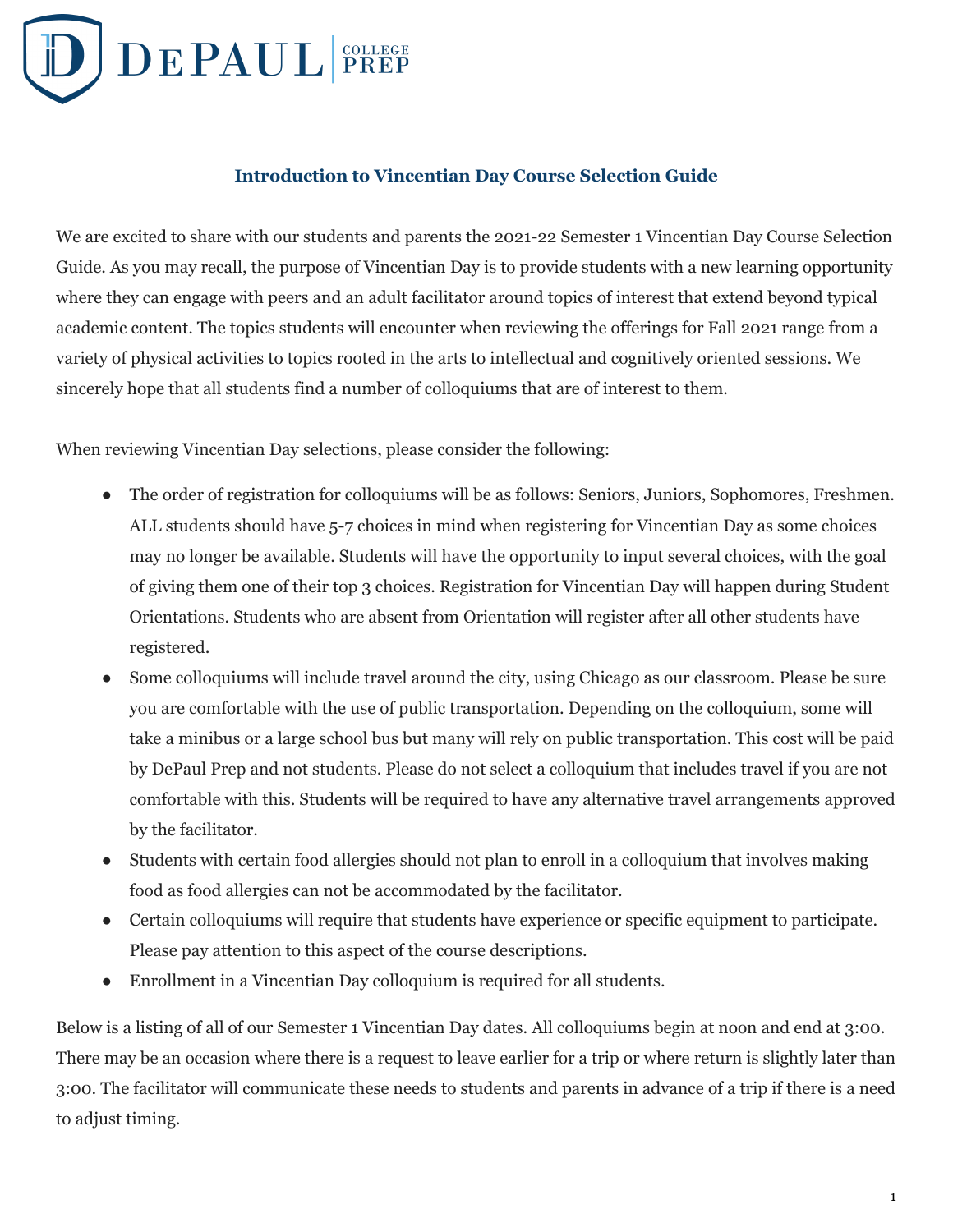

# **Semester 1 Vincentian Day Dates**

September 8 & 22 October 6 & 20 November 3 & 17 December 8

We are excited to begin this new program at DePaul Prep. Please direct any initial questions about Vincentian Day to Dr. Megan Stanton-Anderson. Once registration is complete, colloquium specific questions can be directed to the facilitator.

Sincerely,

Dr. Myan Alanton-Anderson

**Dr. Megan Stanton-Anderson** Principal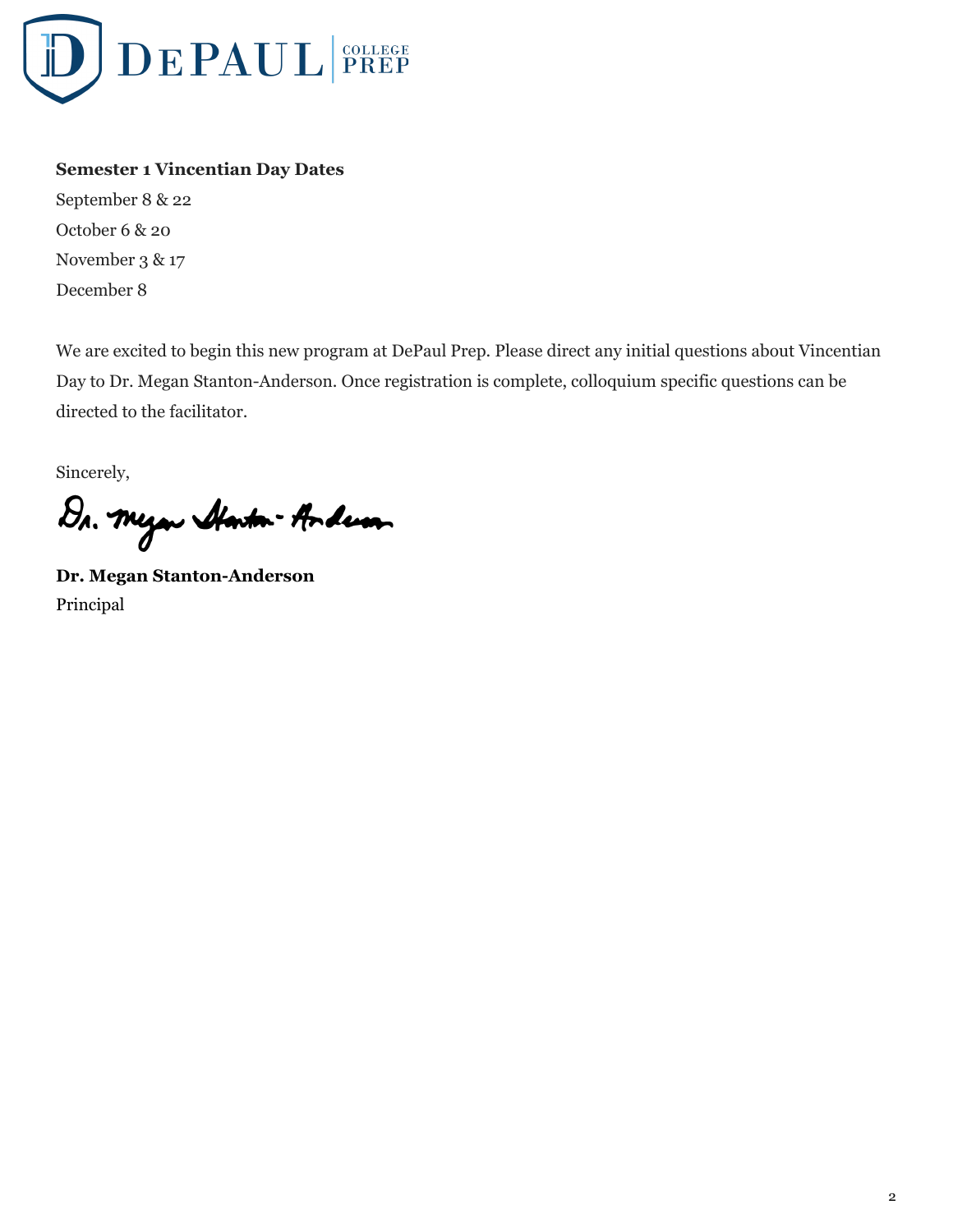

# **Vincentian Day Seminars**

## **Adventures in Baking**

*Enrollment: 15 students*

#### **Course Description**

Learn to bake your own bread, apple crisp, soft pretzels, and more! Students will learn the joy and deliciousness of baking from scratch!

## **Reading Around Chicago**

*Enrollment: 30 students*

#### **Course Description**

Together with the other students in this seminar, you will choose books to read and talk about. Each meeting, we will travel to one of Chicago's beautiful public libraries or parks, where you will have the time to enjoy the space, hold your book club discussion, and read independently for the next meeting. We will also tour the spaces and learn about their history.

## **Finding Peace & Inspiration in Mother Nature: Earth-Centered Spiritualities**

*Enrollment: 15 students*

#### **Course Description**

Build and strengthen respectful and collaborative relationships with Mother Earth - through art, ritual, and exploration of natural spaces.

## **Music: Storytelling & Theming**

*Enrollment: 30 students*

#### **Course Description**

Deep dive into exploring different genres, discussing; album sequencing, themes, stories are being told and discussing album artwork. All while answering the essential question: "What does music mean to me?"

## **Pottery: Hand Building**

*Enrollment: 15 students*

#### **Course Description**

This will be an introduction to the functional and sculptural process of ceramics using various hand-building techniques. We will explore processes including pinch, coil, and slab building as well as gain an understanding of the tools and methods involved in hand building.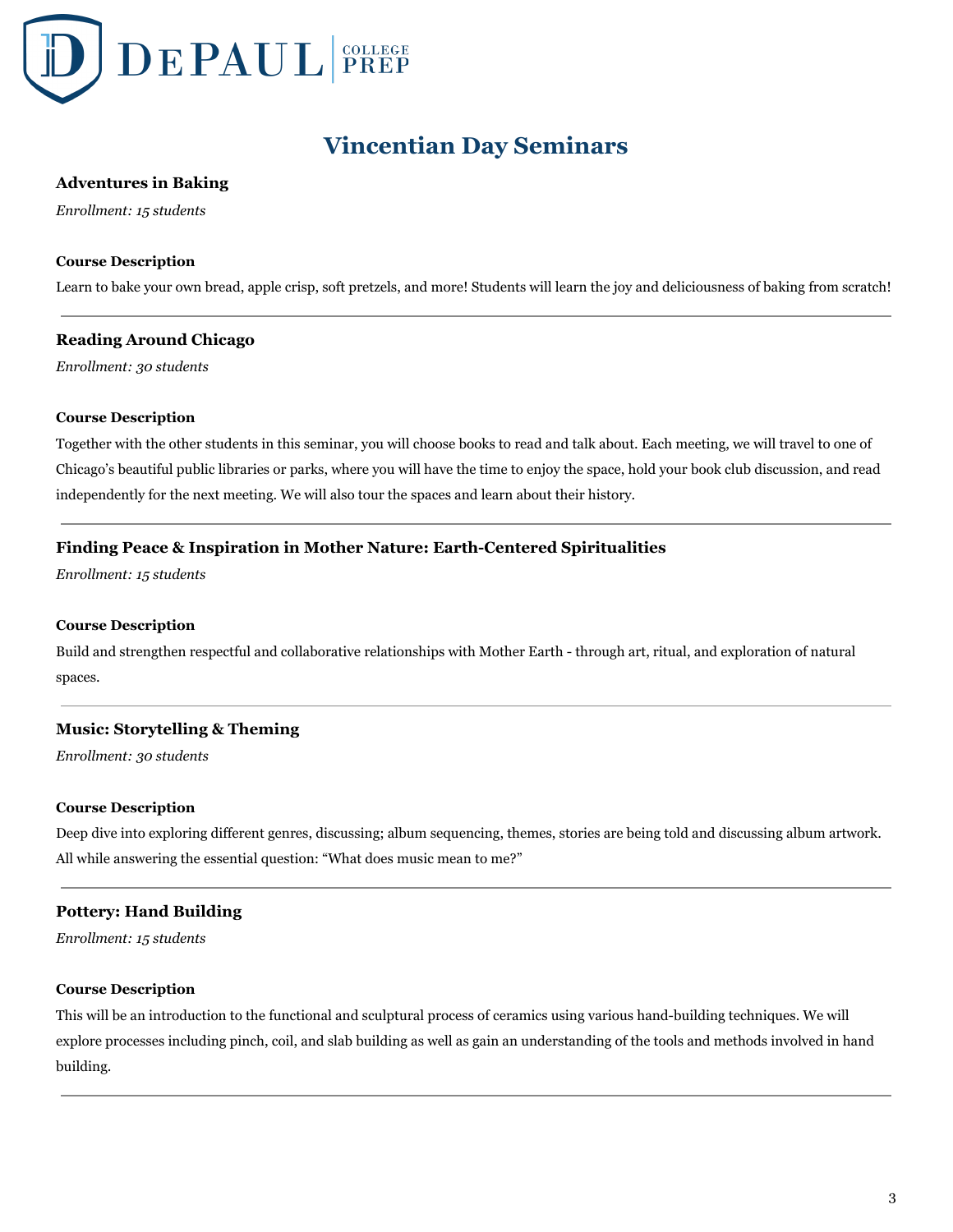

# **Intro to Camping/Backpacking**

*Enrollment: 30 students*

## **Course Description**

Learn the basics of preparation for outdoor adventures. Focus on camping (car/backpack) and hiking.

## **Golf is For Everyone**

*Enrollment: 15 students*

#### **Course Description**

Learn the basics of the game of golf and how to improve your game.

## **BBQU**

*Enrollment: 30 students*

## **Course Description**

Learn to safely barbecue in different styles with a variety of meats. Also, learn about the history and culture behind modern-day barbecue.

## **See You in the Movies!**

*Enrollment: 30 students*

#### **Course Description:**

Watch, reflect on and discuss some of the greatest Hollywood films ever made.

## **Passernan U: Livin' to 100 & Beyond**

*Enrollment: 30 students*

#### **Course Description**

Things to do in your daily life that lead to a healthy lifestyle to prolong your life.

## **The Domestic God or Goddess: Etiquette and Home Economics in the 21st Century**

*Enrollment: 15 students*

#### **Course Description**

First impressions are so important! You will learn the fundamental skills to handle just about any social situation, whether formal or informal. From college and job interviews to tips on dating and attending a social event, you will gain the critical skills you need to feel confident and successful.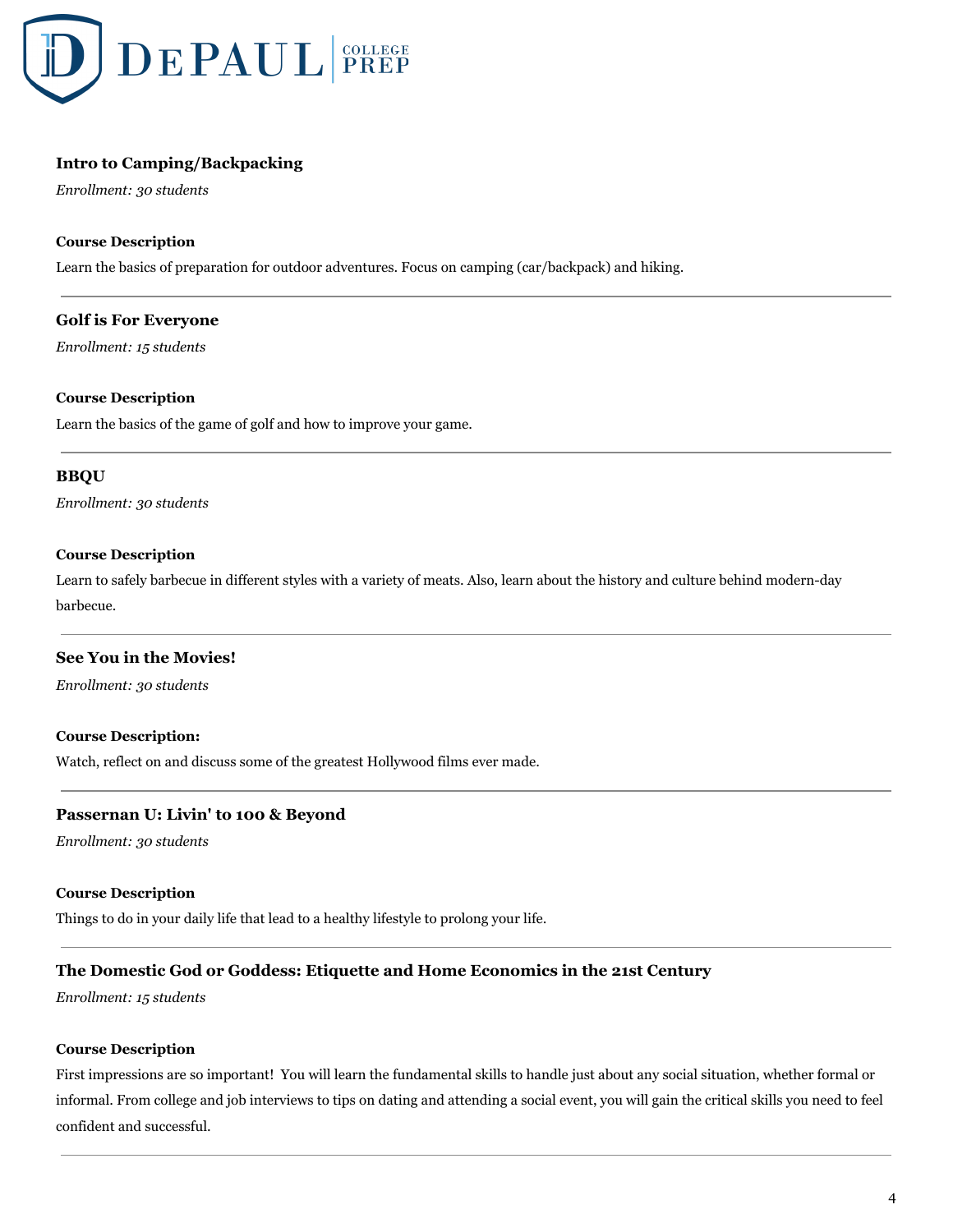

# **Pondering Perplexing Puzzles and Paradoxes: From Rubik's Cube and Far Beyond**

*Enrollment: 15 students*

## **Course Description**

Challenge yourself to solve some of the world's most famous (and most notorious) puzzles. Perseverance coupled with an occasional spark of insight are often key components to achieving success.

## **DePaul Prep Irish Dance Club**

*Enrollment: 30 students*

## **Course Description**

The DePaul Prep Irish Dance Club is focused on giving students with a passion for Irish Dance a space to collaborate with their classmates to build original choreography together. Students with all levels of Irish dance experience welcome/Dance experience required!

## **RPG Game Design**

*Enrollment: 30 students*

#### **Course Description**

Design your own RPG (Role Playing Game) on STEAM for you and your friends to play using RPG creation software. Unleash your creativity, tell an epic story, and become the next Stardew Valley success story. Software includes export options for MacOSX, Android, and iPhone!

# **As Seen on Tik-Tok - DIY**

*Enrollment: 15 students*

#### **Course Description**

Have you seen a DIY project online recently that you want to try? No expertise is required, let's try it here!

## **From Cartman to Batman - Intro to Philosophy through Pop Culture**

*Enrollment: 15 students*

## **Course Description**

Students will become better thinkers, speakers, and writers by being exposed to the basics of traditional philosophical systems, presented through the lens of modern entertainment media.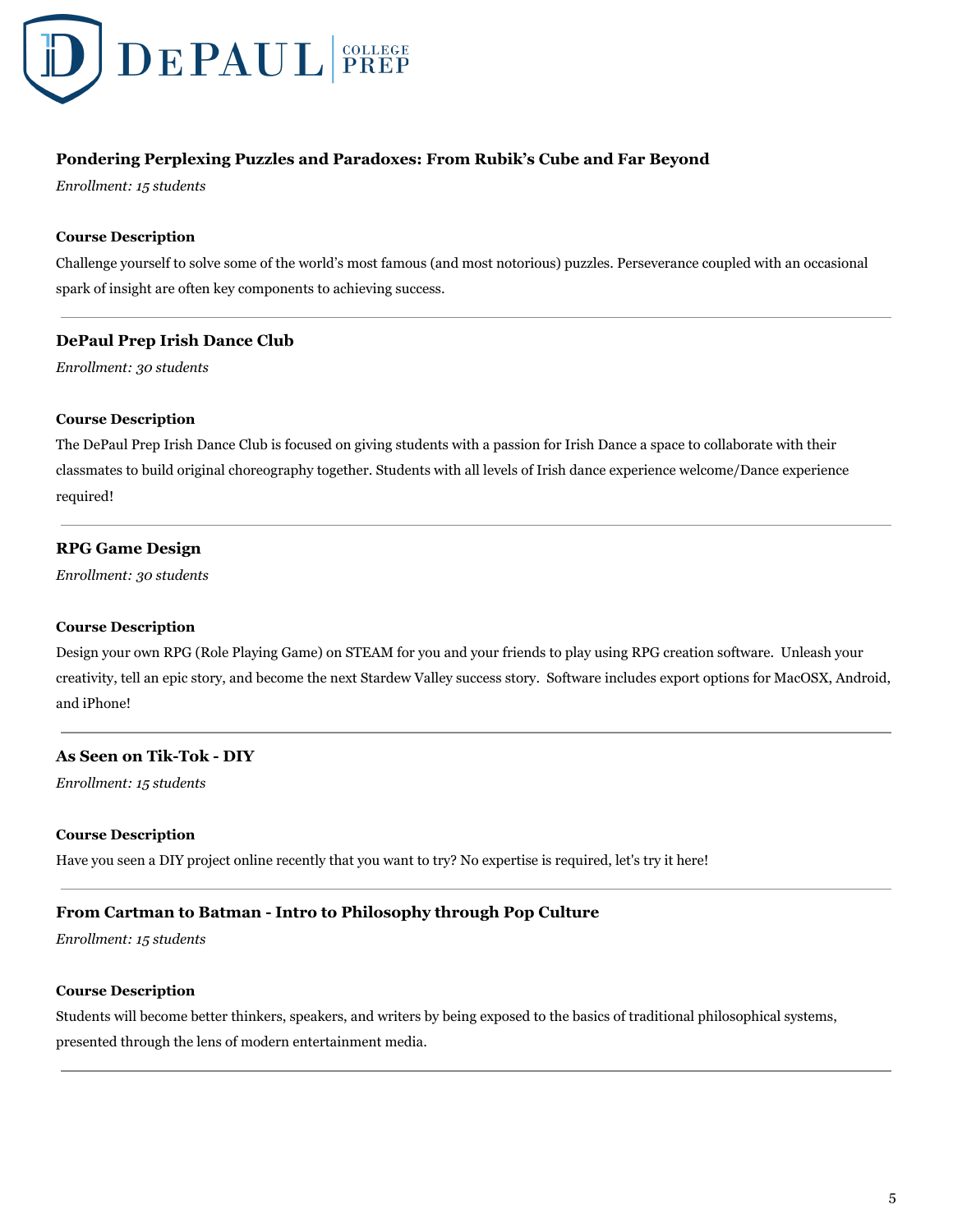

## **Too Blessed to be Stressed**

*Enrollment: 30 students*

#### **Course Description**

Say goodbye to stress! In this course, we will work together to explore different ways to practice self-care through physical, emotional, spiritual, and mental activities. Our focuses will include arts and crafts, exercise, relaxation techniques, volunteering, healthy eating, and DIY spa treatments. This course will provide opportunities to explore local self-care facilities and collaborate with experts within the field.

#### **Sustainable Fashion Design**

*Enrollment: 30 students*

#### **Course Description**

Learn basics of hand and machine sewing, how to create basic garments, dye fabrics with natural ingredients, adorn and embellish existing articles of your clothing and make alterations!

#### **The Sports World: Inside and Out**

*Enrollment: 15 students*

## **Course Description**

Students will compete in sports while participating in sports management activities as well and experience a hands-on environment on what takes place behind the scenes of a sports organization.

## **Chicago as our classroom: Plan your own adventure**

*Enrollment: 45 students*

#### **Course Description**

Students will explore the city of Chicago by planning their own adventures for the day.

#### **RGB: Rams Give Back**

*Enrollment: 30 students*

#### **Course Description**

Students will give back to the Chicago community by volunteering at different service sites each week. Whether we are making a meal for guests at a soup kitchen, helping to care for animals at a shelter, or packing care packages for hospital patients, the Rams will be ready to give back!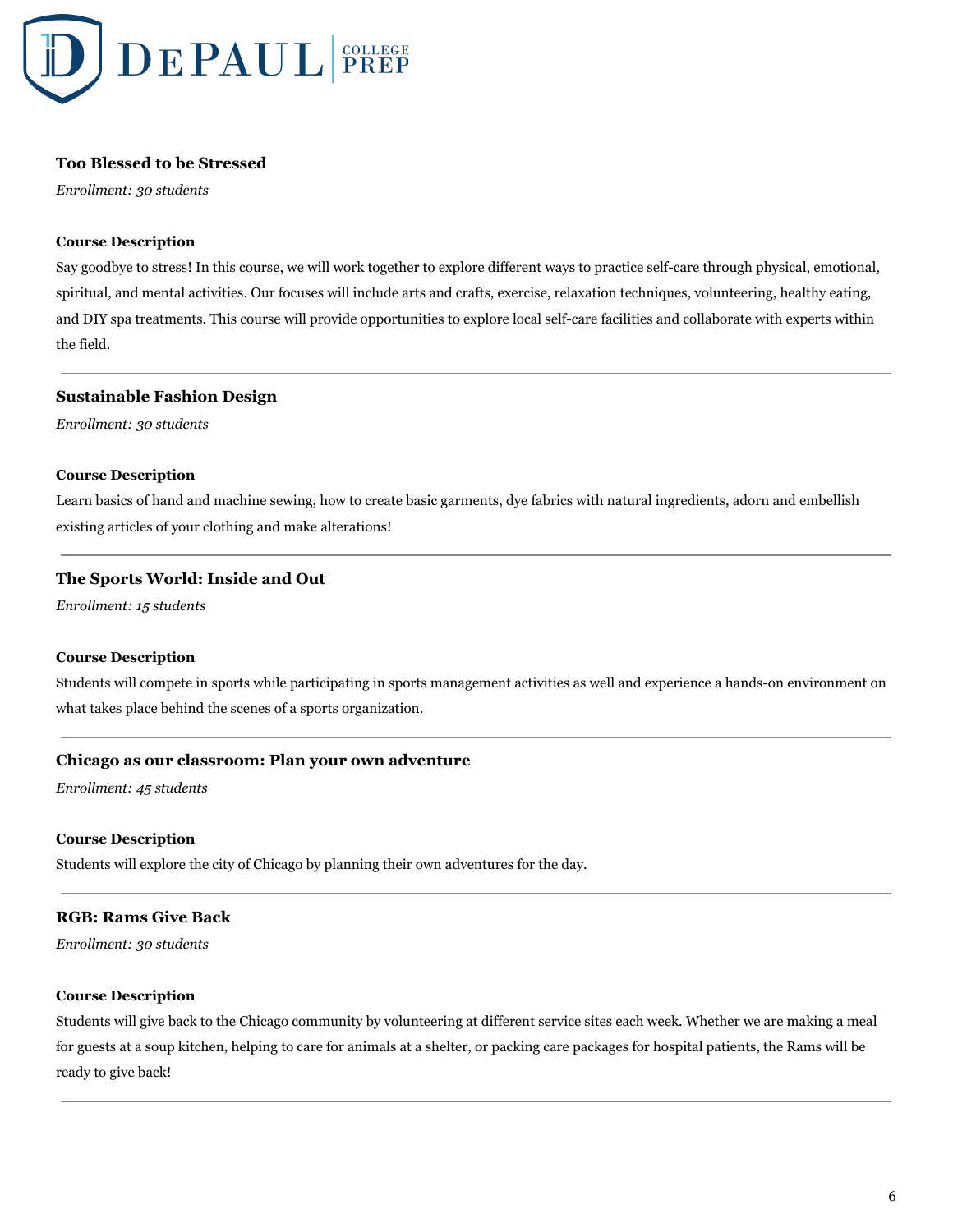

# **The Magic of the Mouse: Walt Disney & American Culture**

*Enrollment: 30 students*

#### **Course Description**

It all started with a mouse: from Steamboat Willy and Snow White to Pixar and Star Wars, learn about the impact Walt Disney and his Imagineers have had on American culture over the last century. Students in this colloquium will be invited to join the DePaul Disney Trip in June 2022.

## **You Should Watch More TV!**

*Enrollment: 30 students*

## **Course Description**

An incomplete, kind of serious, highly opinionated history of six genres of television, including animated series, children's shows, comedy/variety, crime shows, and late night.

## **Latino Chicago**

*Enrollment: 15 students*

## **Course Description**

Empowering Latino Students through different experiences inside and outside of the classroom. Let's explore Latino Chicago Chicos!

## **Travel Bug: Travel the World in Chicago and Beyond**

*Enrollment: 30 students*

#### **Course Description**

Eager to begin traveling again? Spend time with other jet setters who want to visit China, Poland, Greece, Italy or wherever...all within the international city of Chicago! Learn how to plan and execute a trip from start to finish by leading your own field trip within the city! Catch the "travel bug" and join us!

## **Fiction Writer's Workshop: Creative Writing**

*Enrollment: 15 students*

#### **Couse Description**

Do you like writing stories and inventing characters? Have you read a short story and thought, "I could write a better one"? Come discover your own unique writer's voice as we share our work with each other in a supportive community, bringing our stories to life together using the elements of fiction writing.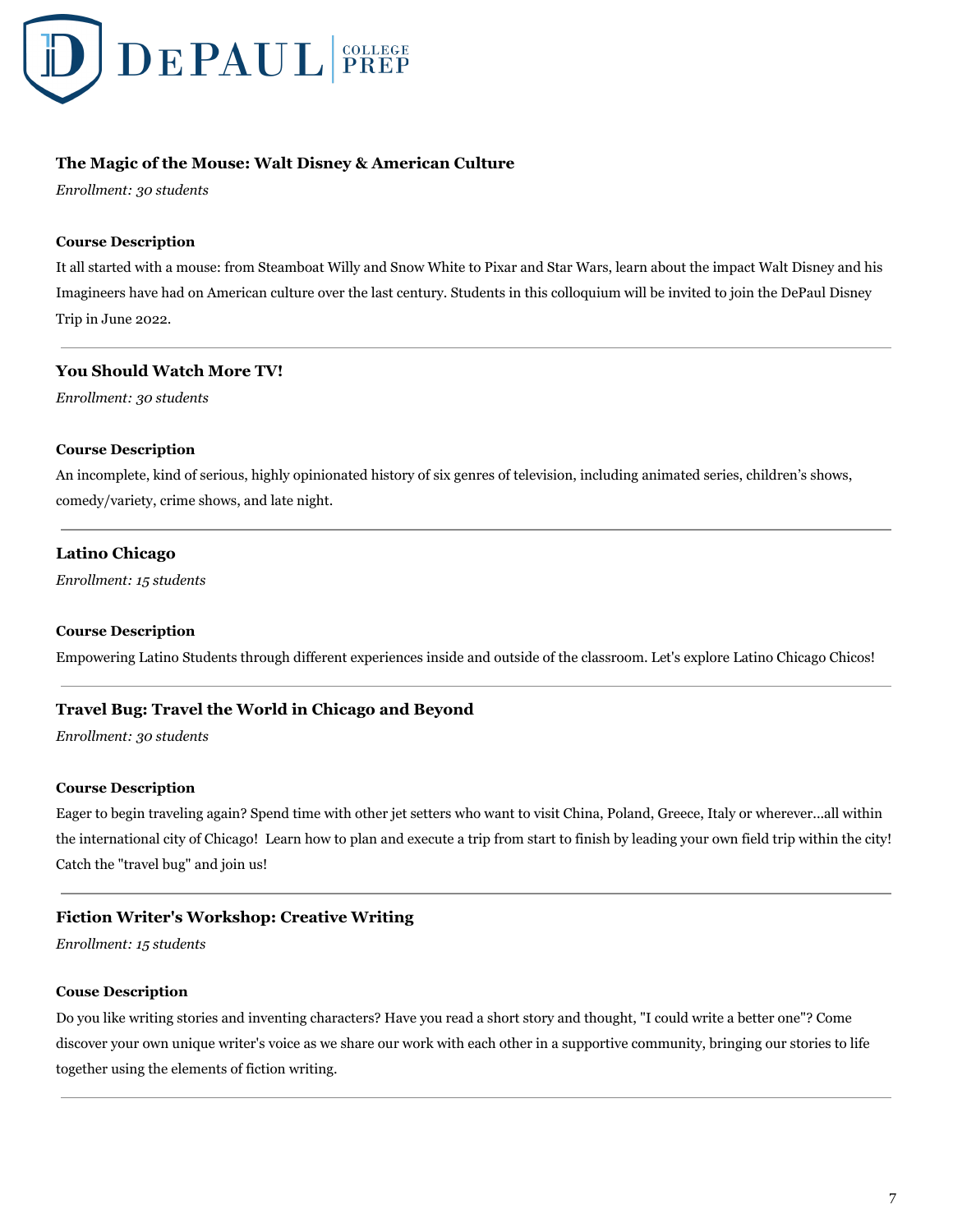

# **Archery in the Park**

*Enrollment: 15 students*

## **Course Description**

Students will learn the basics of recurve archery at the North Side Archery Club in Lincoln Park.

## **What superhero does the world need?**

*Enrollment: 15 students*

#### **Course Description**

Interested in Super Heroes? Come talk about the impact of superheroes on culture throughout the years and reflect on the phenomena of this! We will choose our favorite and spend time discussing and debating their superpower powers.

## **Sketch Journaling Through Chicago**

*Enrollment: 30 students*

#### **Course Description**

During this class, you will be creating a "sketch journal" book and learning strategies to merge both art and writing. For art, you will learn sketch techniques with pen/ink, colored pencils, graphite, and paint pens. For writing, you will learn techniques for creative, reflective, and narrative styles of writing. We will travel to various places throughout Chicago as inspiration for pieces and journal entries. If you're looking for a creative outlet to express yourself, want to tap into your inner artist/writer abilities, learn something new, or simply explore beautiful places in the city, then this is the class for you!

## **Cooking with Science**

*Enrollment: 15 students*

#### **Course Description**

Do you enjoy science? Do you enjoy eating food? Then this is the course for you! Come learn about the science of food as we make delicious treats to complement what we are learning! Topics include the science of baking, candy, dairy, molecular gastronomy techniques, and more! Be prepared to enrich your palate and mind!

## **Jewelry Making**

*Enrollment: 30 students*

#### **Course Description**

Explore your creative side by designing and creating your own jewelry. You will be able to identify the necessary tools and materials, learn basic beading language and techniques, and create unique pieces that represent your individual style.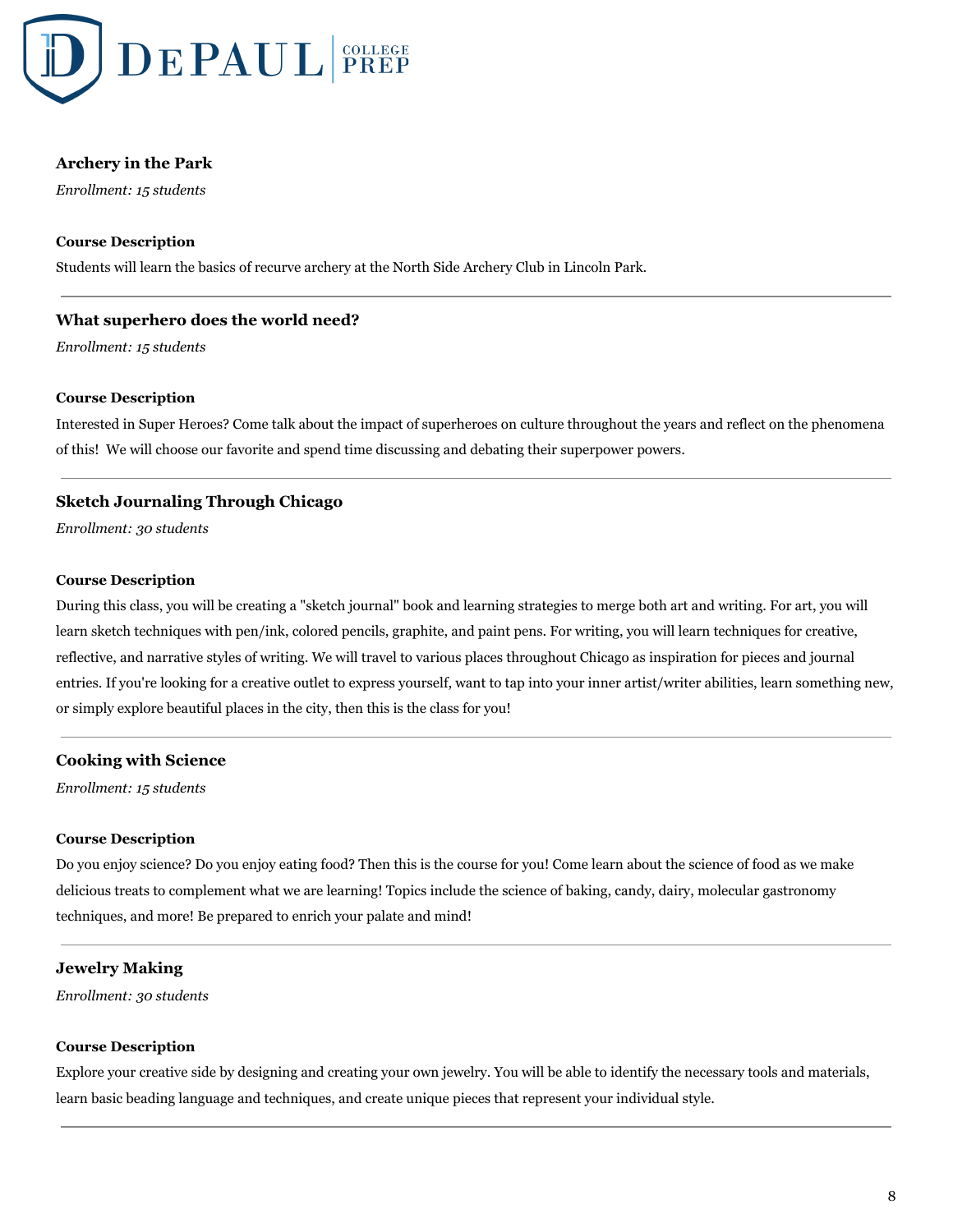

## **Pizza Can Save the World**

*Enrollment: 15 students*

## **Course Description**

Pizza is universal. But can pizza really save the world? Spoiler alert: Only with your help! In this course, you will learn the basics of making pizza from scratch, visit some local pizza restaurants, and learn more about food ethics, history, culture, and all the ingredients from around the world that can make a pizza delicious. Then, we will use pizza to make the world a better, healthier place!

## **Rock and Pop Lab**

*Enrollment: 30 students*

## **Course Description**

We'll explore rock and pop history from the mid-20th century to today. We'll analyze rock history and cultural context, develop some basic performance skills of our own, and of course listen to tons of awesome music!

## **DePaul's Diners, Drive-Ins and Dives**

*Enrollment: 45 students*

## **Course Description**

The best way to experience Chicago is through its variety of cuisines! Together we'll explore different restaurants, cultures, and neighborhoods across the city. We will also explore the entrepreneurial, marketing, and management skills necessary to run a restaurant. \*No picky eaters! Due to several weeks of pre-scheduled food orders, we are not able to accommodate any dietary or allergy restrictions.\*

# **Food Cultures of East Asia**

*Enrollment: 30 students*

#### **Course Description**

The best way to experience Chicago is through its variety of cuisines! Together we'll explore different restaurants, cultures, and neighborhoods across the city. We will also explore the entrepreneurial, marketing, and management skills necessary to run a restaurant. \*No picky eaters! Due to several weeks of pre-scheduled food orders, we are not able to accommodate for any dietary or allergy restrictions.\*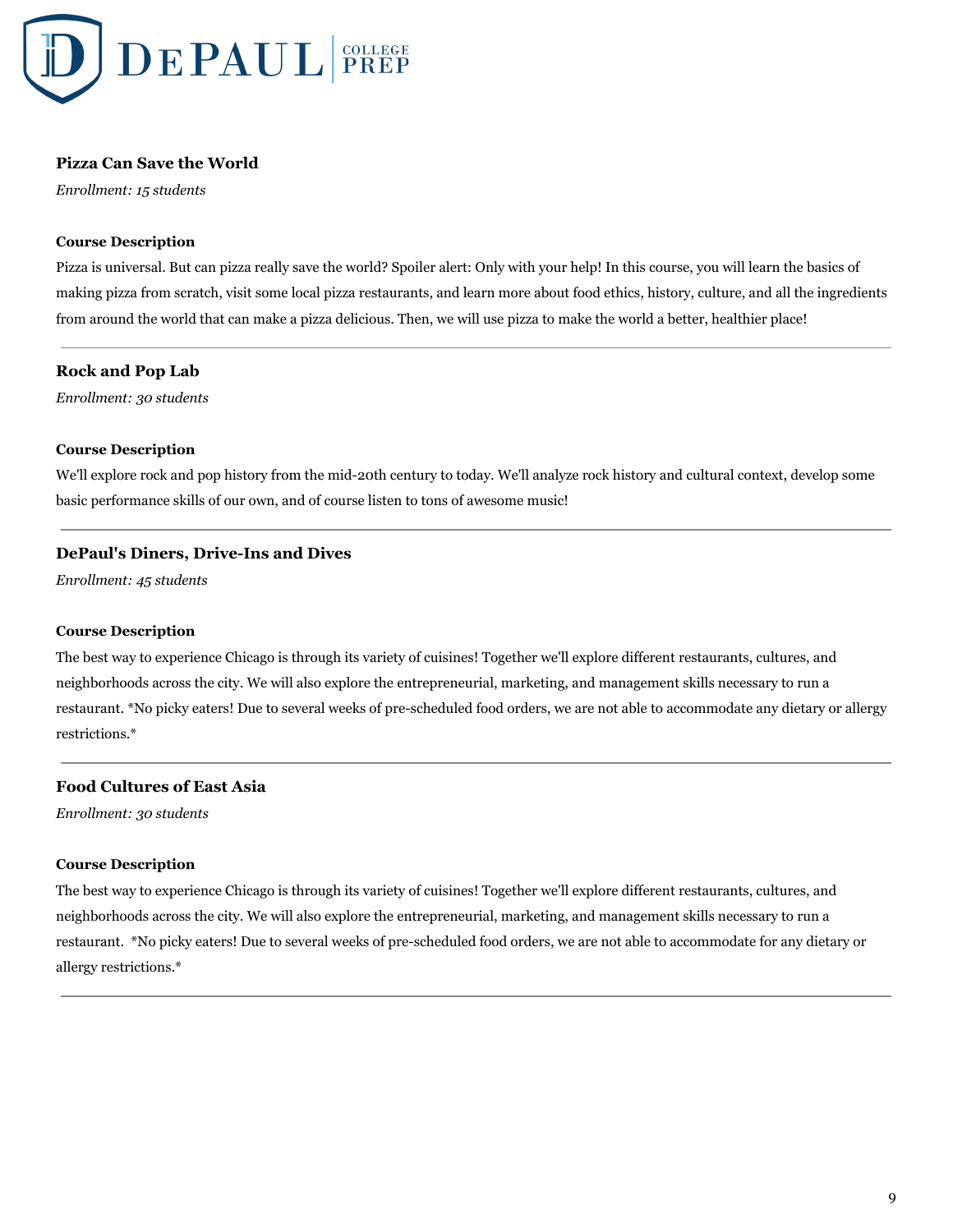

# **Numbers Never Lie...Sometimes: The Role of Analytics in Sports**

*Enrollment: 30 students*

## **Course Description**

Sports have evolved by using metrics reflecting changes in the way games are played. Analytics have extended beyond results during games/matches (practice, preparation, physical attributes). The goal of this seminar is to reach an understanding of how analytics drive decisions across multiple sports.

## **Find Your Happy Place in Chicago**

*Enrollment: 30 students*

## **Course Description**

Explore Chicago and find places and ways to relax through walking, exercise, the arts, and food. Be ready to be physical in this adventure, experiencing everything from long urban hikes to yoga to rock climbing to cooking together!

# **Maps and Storytelling**

*Enrollment: 15 students*

#### **Course Description**

Engage with maps as a tool to tell stories and understand how we order our lives. Starting with our inner selves and working outward toward Chicago, the country and the world, we'll look at how maps are used to gain greater understanding and perspective.

# **Adulting 101: Life Skills to use After High School and College**

*Enrollment: 15 students*

#### **Course Description**

Ever wonder where or how you are supposed to learn how to be an adult? Take this opportunity to learn about money management, living with roommates and understanding how to manage a household, getting a job and managing time so that your life includes taking good care of yourself.

## **Crossfit Rams**

*Enrollment: 30 students*

#### **Course Description**

Crossfit is for everyone! Learn about and engage in high-intensity functional movement exercises with supportive groups of people. Students will end the course with a greater understanding of workouts that are a fit for them and how to integrate these into lifelong habits of exercise.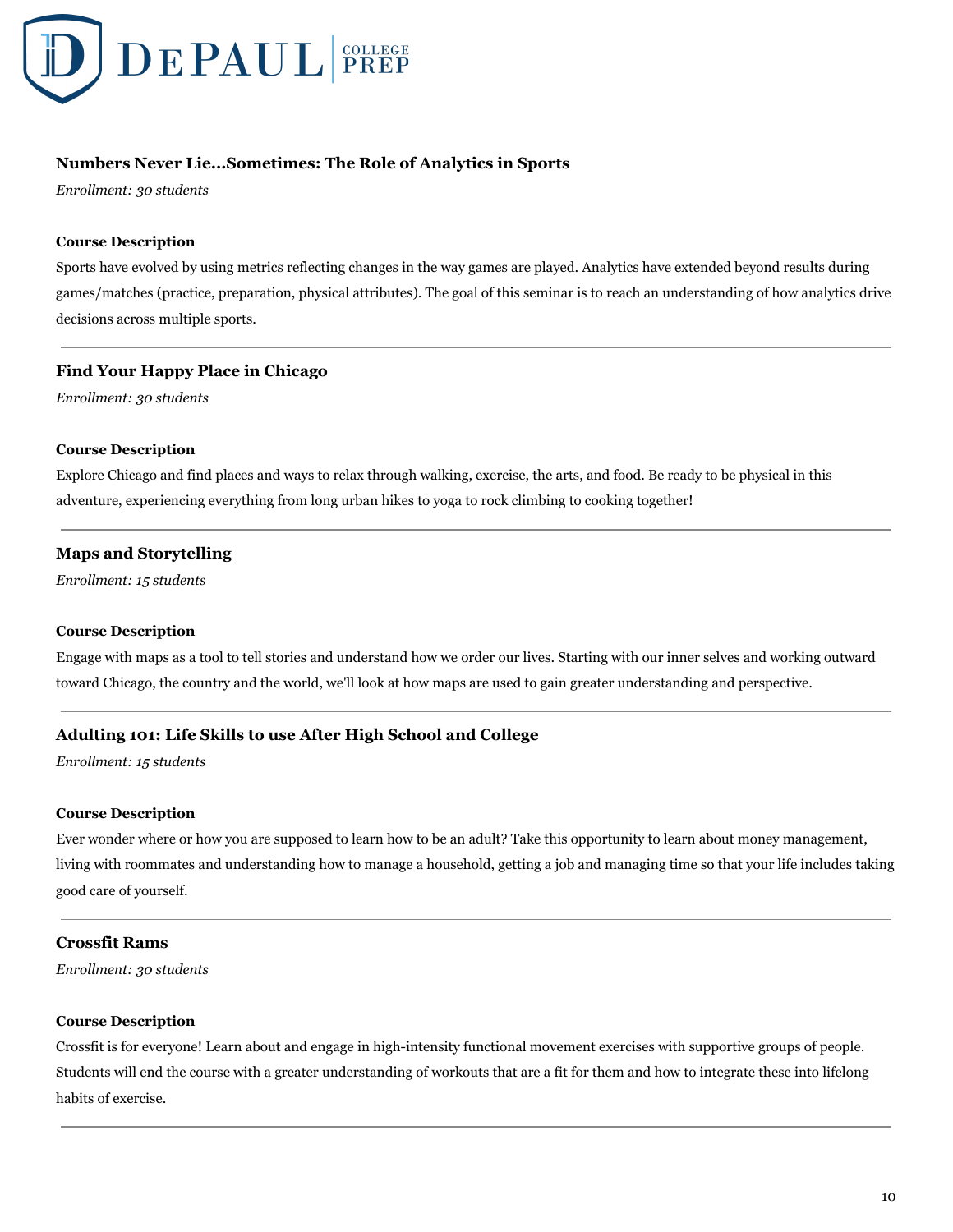

# **Everything Cycling: Racing, Recreation, and RAD!**

*Enrollment: 30 students*

## **Course Description**

Explore the Chicago and the North Shore on your bike while learning the basics of bike maintenance, proper bike etiquette while diving into the culture of cycling in the city!

## **Chicago's Sacred Spaces: From Stained Gless & Street Murals to Identity and Self**

*Enrollment: 30 students*

## **Couse Description**

Using Chicago and our own being, explore and gain insight into the sacred on the journey to understanding self and others.

## **Creating Your Own World: Stop Motion Animation Workshop**

*Enrollment: 15 students*

#### **Course Description**

This is an introduction to the art of stop motion animation storytelling where students will create their own characters and miniature movie sets while also operating cameras, lights, and stop motion animation software to create a short film.

## **Leaning into Leadership**

*Enrollment: 15 students*

#### **Course Description**

Learn more about becoming a leader in your life and your community and how your strengths, leadership style and skills can impact your future and the world around you. Take this opportunity to discover and grow important professional skills that will help you make the most of high school, college and your future!

## **Hollywood and History**

*Enrollment: 15 students*

#### **Course Description**

Exploring the way movies have portrayed famous people and events from our past.